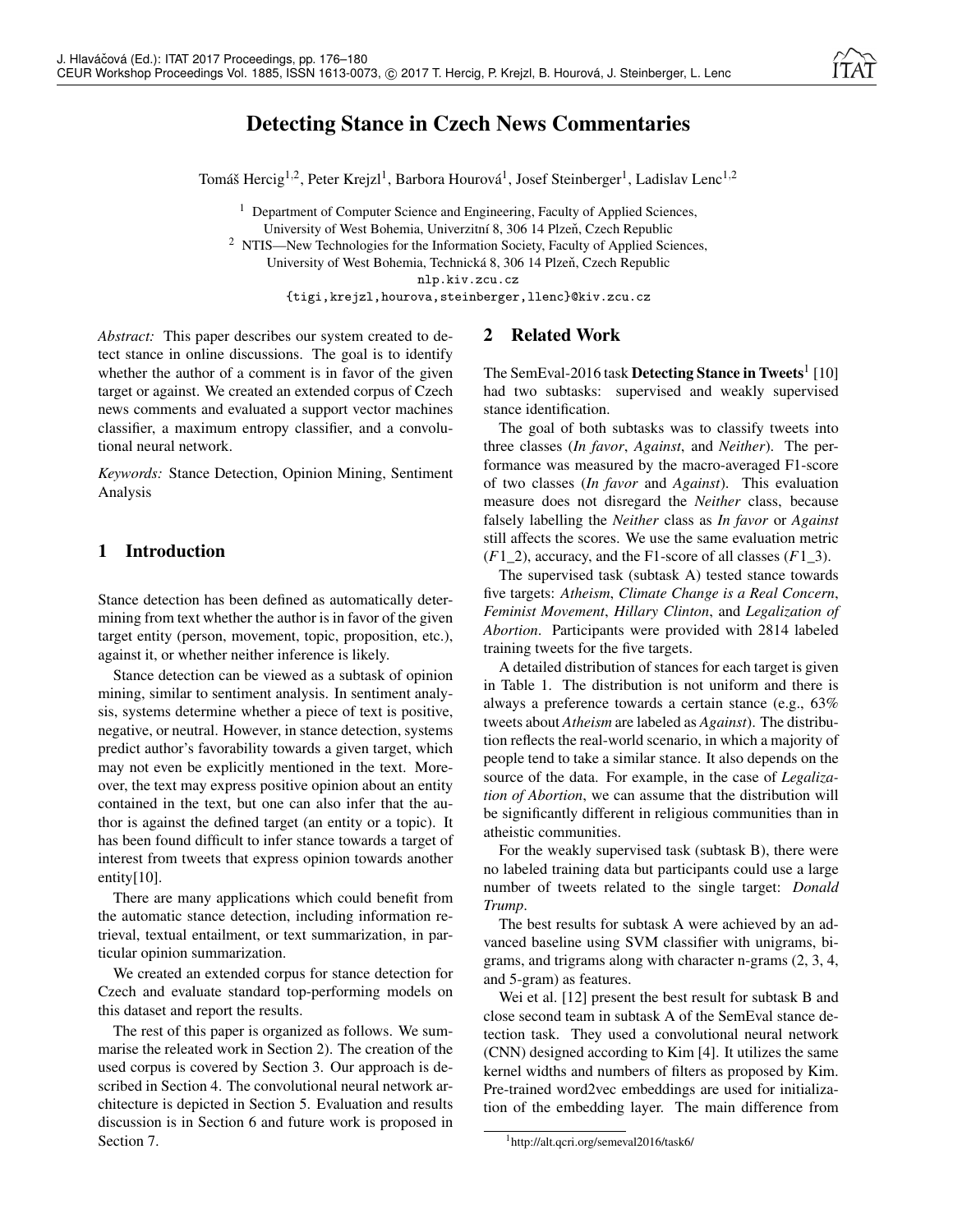| <b>Target Entity</b>            | Total | In favor   | Against    | <b>Neither</b> |  |
|---------------------------------|-------|------------|------------|----------------|--|
| Atheism                         | 733   | 124 (17%)  | 464 (63%)  | 145 (20%)      |  |
| Climate Change is Concern       | 564   | 335 (59%)  | 26(5%)     | 203 (36%)      |  |
| <b>Feminist Movement</b>        | 949   | 268 (28%)  | 511 (54%)  | 170 (18%)      |  |
| <b>Hillary Clinton</b>          | 934   | 157 (17%)  | 533 (57%)  | 244 (26%)      |  |
| <b>Legalization of Abortion</b> | 883   | 151 (17%)  | 523 (59%)  | 209(24%)       |  |
| A11                             | 4.063 | 1,035(25%) | 2,057(51%) | 971 (24%)      |  |

Table 1: Statistics of the SemEval-2016 task corpora in terms of the number of tweets and stance labels.

Table 2: Statistics of the Czech corpora in terms of the number of news comments and stance labels.

| <b>Target Entity</b>                | Total | In favor  | Against       | <b>Neither</b> |
|-------------------------------------|-------|-----------|---------------|----------------|
| "Miloš Zeman" – Czech president     | 2.638 | 691 (26%) | 1,263(48%)    | 684 (26%)      |
| "Smoking Ban in Restaurants" – Gold | 1.388 | 272 (20%) | 485 (35%)     | 631 (45%)      |
| "Smoking Ban in Restaurants" – All  | 2.785 | 744 (27%) | $1,280(46\%)$ | 761 (27%)      |

Kim's network is the used voting scheme. During each training epoch, several iterations are selected to predict the test set. At the end of each epoch, the majority voting scheme is applied to determine the label for each sentence. This is done over a specified number of epochs and finally the same voting is applied to the results of each epoch. The train and test data are separated according to the stance targets.

The initial research on Czech data has been done in [7]. They collected 1,460 comments from a Czech news server<sup>2</sup> related to two topics – Czech president – "Miloš *Zeman"* (181 *In favor*, 165 *Against*, and 301 *Neither*) and *"Smoking Ban in Restaurants"* (168 *In favor*, 252 *Against*, and 393 *Neither*).

The results with maximum entropy classifier were "*Miloš Zeman*"  $F1_2^3 = 0.435$ ,  $F1_3^4 = 0.52$  and "*Smoking Ban in Restaurants*"  $F1\ 2^3 = 0.456, F1\ 3^4 = 0.54$ .

# 3 Dataset

We extended the dataset from [7], nearly quadrupling its size. The detailed annotation procedure was described in master thesis [3] in Czech. The whole corpus was annotated by three native speakers. The distribution of stances for each target is given in Table 2.

The target entity "Miloš Zeman" part of the dataset was annotated by one annotator and then 302 comments were also labeled by a second annotator to measure interannotator agreement. The target entity "Smoking Ban in Restaurants" part of the dataset was independently annotated by two annotators. To resolve conflicts a third annotator was used and then the majority voting scheme was applied to the gold label selection. The inter-annotator

agreement (Cohen's  $\kappa$ ) was calculated between two annotators on 2,203 comments. The final  $\kappa$  is 0.579 for "Miloš" Zeman" (2,638 comments) and 0.423 for "Smoking Ban in Restaurants" (2,785 comments).

The inter-annotator agreement for the target "Smoking Ban in Restaurants" was quite low, thus we selected a subset of the "Smoking Ban in Restaurants" part of dataset, where the original two annotators assigned the same label as the gold dataset (1,388 comments).

The corpus is available for research purposes at http: //nlp.kiv.zcu.cz/research/sentiment#stance.

### 4 The Approach Overview

We evaluate common supervised classifiers, namely maximum entropy classifier and support vector machines (SVM) classifiers from Brainy[6]. We also experimented with top-performing models for sentiment analysis and stance detection in particular convolutional neural network. The models were trained separately for each target entity.

#### 4.1 Preprocessing

The same preprocessing has been done for all datasets. We use UDPipe [11] with Czech Universal Dependencies 1.2 models for tokenization, POS tagging and lemmatization. Stemming has been done by the HPS stemmer [2]. Preliminary experiments have shown that lower-casing the data achieves slightly better results, thus all the experiments are performed with lower-cased data.

#### 4.2 Features

We selected features commonly used in similar natural language processing tasks e.g. sentiment analysis. The following baseline features were used:

 $^{2}$ www.idnes.cz

<sup>3</sup>F1 – (*In favor*/*Against*)

<sup>4</sup>F1 – (*In favor*/*Against*/*Neither*)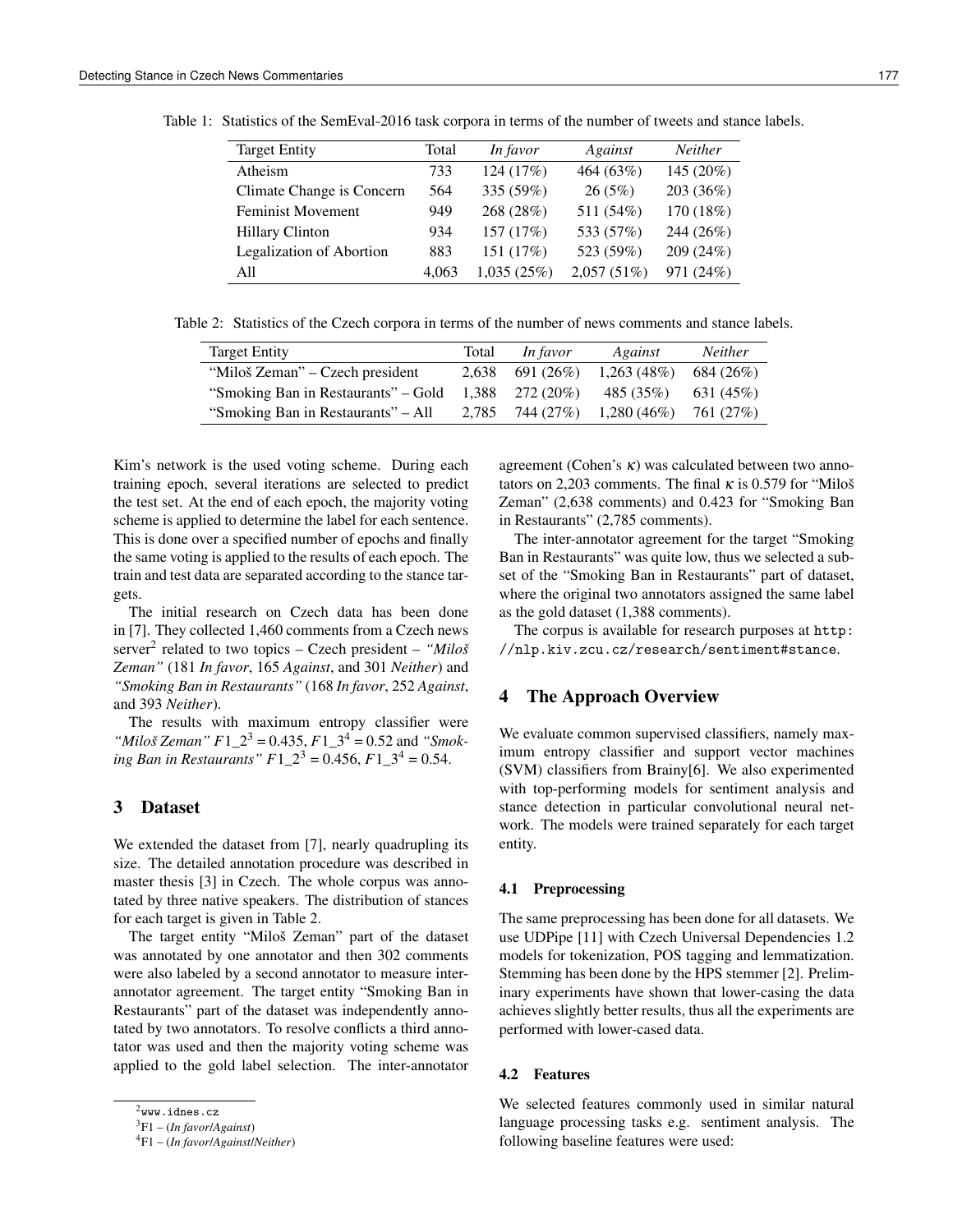

Figure 1: Neural network architecture.

- Character *n*-gram Separate binary feature for each character *n*-gram in the text. We do it separately for different orders  $n \in \{3, 5, 7\}$ .<sup>5</sup>
- Bag of words Word occurrences in the text.
- Bag of adverbs Bag of adverbs from the text.
- Bag of adjectives Bag of adjectives from the text.
- Negative emoticons We used a list of negative emoticons<sup>6</sup> specific to the news commentaries source. The feature captures the presence of an emoticon within the text.
- **Word shape** We assign words into one of 24 classes<sup>7</sup> similar to the function specified in [1].

We experimented with additional features such as *n*grams, text length, etc. but using these features did not lead to better results. Bag of words, adjectives and adverbs use the word lemma or stem. We report results for various feature combinations and perform an ablation study of the best feature set.

#### 178 T. Hercig, P. Krejzl, B. Hourová, J. Steinberger, L. Lenc

### 5 Convolutional Neural Network

The architecture of the proposed CNN is depicted in Figure 1. We use similar architecture to the one proposed in [8]. The input layer of the network receives a sequence of word indices from a dictionary. The input vector must be of a fixed length. We solve this issue by padding the input sequence to the maximum text length occurring in the train data denoted *M*. A special "PADDING" token is used for this purpose. The embedding layer maps the word indices to the real-valued embedding vectors of length *L*. The convolutional layer consists of *N<sup>C</sup>* kernels containing  $k \times 1$  units and uses rectified linear unit (ReLU) activation function. The convolutional layer is followed by a max-pooling layer and dropout for regularization. The max-pooling layer takes maxima from patches of size  $(M-k+1) \times 1$ . The output of the max-pooling layer is fed into a fully-connected layer. Follows the output layer with 3 neurons which corresponds to the number of classes. It has softmax activation function.

In our experimental setup we use the embedding dimensionality  $L = 300$  and  $N_C = 40$  convolutional kernels with  $5 \times 1$  units. The penultimate fully-connected layer contains 256 neurons. We train the network using adaptive moment estimation optimization algorithm [5] and crossentropy is used as the loss function.

## 6 Results

We used 20-fold cross-validation for models evaluation to compensate the small size of dataset and to prevent overfitting.

For all experiments we report the macro-averaged F1 score of two classes *F*1\_2 (*In favor* and *Against*) – the official metric for the SemEval-2016 stance detection task[10], accuracy, and the macro-averaged F1-score of all three classes  $(F1_3)$ .

Table 3 shows results for each dataset. CNN-1 is described in Section 5 and CNN-2 is the architecture proposed in [4]. We achieved the best results on average with the maximum entropy classifier with the *feature set* consisting of lemma unigrams, word shape, bag of adjectives, bag of adverbs, and character *n*-grams ( $n \in \{3, 5, 7\}$ ). We further performed ablation study of this combination of features. In Table 3 the bold numbers denote five best results for given column and in the ablation study they denote features with no gain in the given column (i.e. feature sets with no loss).

Both CNNs achieved good results, CNN-2 was slightly better, this is not surprising as it was designed for sentiment analysis while CNN-1 was previously used for document classification. Surprisingly stem worked better than lemma as the word input for both neural networks. The ablation study shows that word shape, bag of adjectives, and bag of adverbs features present little to no information gain for the classifier, thus these features should be discarded or

<sup>5</sup>Note that words e.g. emoticon ":-)" would be separated by spaces during tokenization resulting in ": - )".

 $^{6}$  ":-(", ";-(", ":- $/$ ", "8-o", ";- $\in$ ", ";-0", "Rv"

<sup>7</sup>We use edu.stanford.nlp.process.WordShapeClassifier [9] with the WORDSHAPECHRIS1 setting.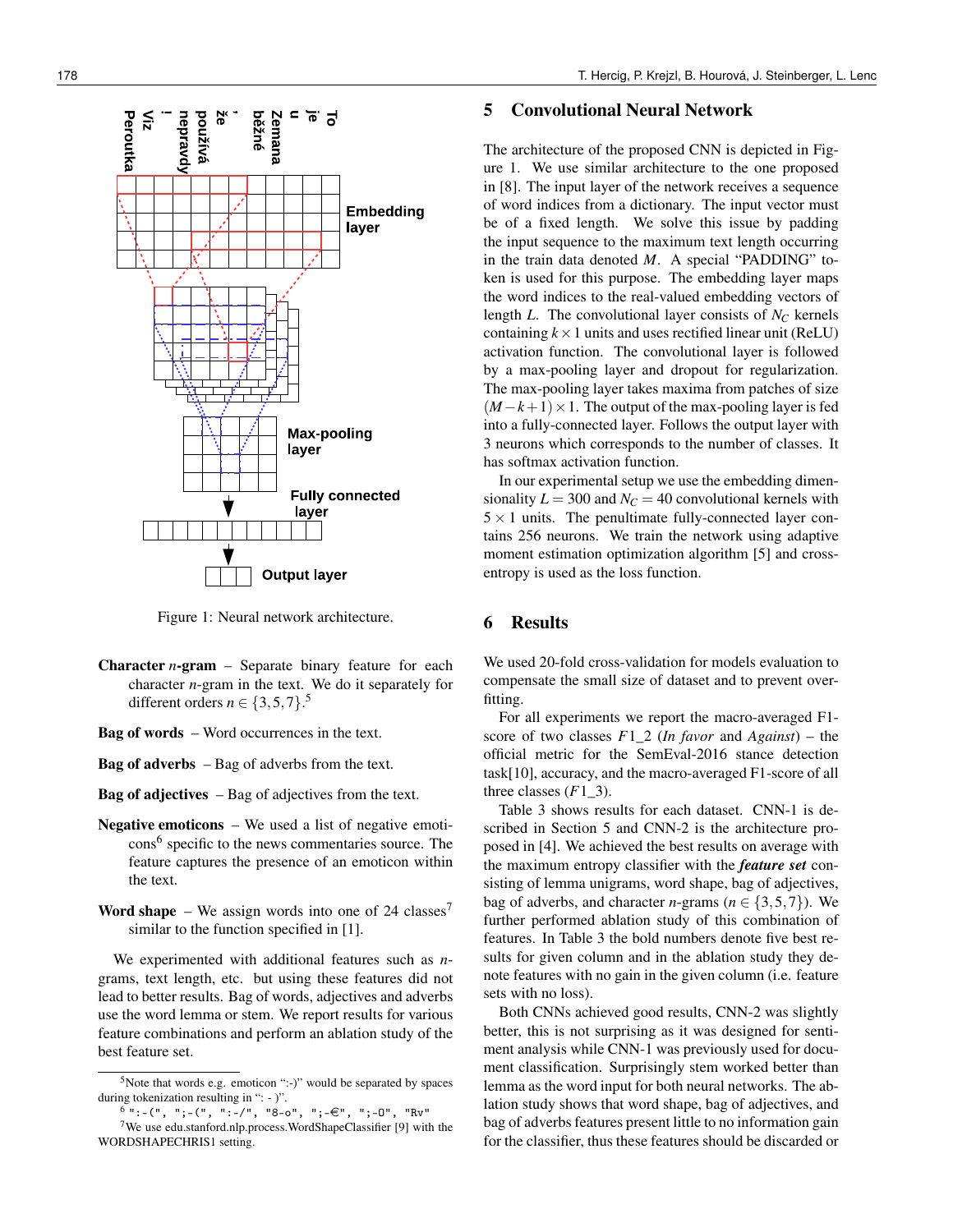Table 3: Results on Czech stance detection datasets in %. We report accuracy (*Acc*), the macro-averaged F1-score of two classes (*F*1\_2) and the macro-averaged F1-score of all three classes (*F*1\_3). *Feature set* consists of lemma unigrams, word shape, bag of adjectives, bag of adverbs, and character *n*-grams ( $n \in \{3, 5, 7\}$ ). The bold numbers denote five best results for given column and in the ablation study they denote features with no gain in the given column (i.e. feature sets with no loss).

| Classifier | Features                                   | Zeman  |      |      | Smoking All |      |      | Smoking Gold |        |      |
|------------|--------------------------------------------|--------|------|------|-------------|------|------|--------------|--------|------|
|            |                                            | $F1_3$ | F12  | Acc  | $F1_3$      | F12  | Acc  | $F1_3$       | $F1_2$ | Acc  |
| <b>SVM</b> | Random Class                               | 32.7   | 34.6 | 33.4 | 32.4        | 34.4 | 33.0 | 31.2         | 27.2   | 32.2 |
| <b>SVM</b> | <b>Majority Class</b>                      | 21.6   | 32.4 | 47.9 | 21.0        | 31.5 | 46.0 | 20.8         | 0.0    | 45.5 |
|            |                                            |        |      |      |             |      |      |              |        |      |
| $CNN-1$    | lemma                                      | 48.6   | 52.1 | 51.9 | 51.4        | 54.2 | 54.2 | 61.2         | 55.6   | 65.1 |
| $CNN-1$    | stemm                                      | 50.7   | 55.3 | 54.5 | 51.7        | 54.6 | 54.5 | 60.6         | 54.8   | 64.8 |
| $CNN-2$    | lemma                                      | 48.3   | 51.7 | 51.3 | 51.8        | 54.9 | 54.5 | 61.2         | 55.9   | 64.8 |
| $CNN-2$    | stemm                                      | 51.3   | 55.7 | 54.9 | 52.1        | 54.9 | 54.6 | 61.7         | 56.4   | 65.5 |
| MaxEnt     | lemma                                      | 47.7   | 51.8 | 50.2 | 48.8        | 52.3 | 50.9 | 58.1         | 52.2   | 61.6 |
| <b>SVM</b> | lemma                                      | 46.7   | 52.0 | 50.7 | 50.4        | 55.3 | 53.8 | 60.1         | 54.5   | 63.5 |
| MaxEnt     | stem                                       | 47.2   | 50.9 | 49.5 | 49.5        | 52.5 | 51.8 | 58.3         | 52.2   | 62.2 |
| <b>SVM</b> | stem                                       | 48.3   | 52.8 | 51.8 | 51.5        | 55.3 | 54.2 | 57.3         | 52.4   | 60.6 |
| MaxEnt     | char. $n$ -gram 3,5,7                      | 50.4   | 55.7 | 53.7 | 50.3        | 54.9 | 53.1 | 61.6         | 56.8   | 65.0 |
| <b>SVM</b> | char. $n$ -gram 3,5,7                      | 47.4   | 53.4 | 52.2 | 51.3        | 57.2 | 54.9 | 57.6         | 53.2   | 60.8 |
| MaxEnt     | shape                                      | 45.0   | 50.2 | 48.4 | 45.7        | 50.2 | 47.9 | 53.9         | 48.6   | 57.0 |
| <b>SVM</b> | shape                                      | 45.5   | 50.3 | 49.7 | 48.1        | 52.0 | 50.6 | 56.5         | 50.8   | 60.7 |
| MaxEnt     | feature set                                | 50.6   | 56.0 | 53.9 | 51.9        | 55.8 | 54.7 | 62.6         | 57.5   | 66.5 |
| <b>SVM</b> | feature set                                | 47.9   | 54.3 | 52.7 | 52.6        | 58.2 | 56.0 | 59.8         | 55.3   | 62.9 |
| MaxEnt     | feature set + emoticons                    | 50.5   | 56.0 | 53.9 | 51.6        | 55.7 | 54.2 | 62.7         | 57.7   | 66.4 |
| <b>SVM</b> | feature set + emoticons                    | 47.3   | 53.3 | 51.9 | 52.3        | 58.1 | 55.6 | 61.0         | 56.8   | 63.5 |
| MaxEnt     | $feature set + emotions + stem$            | 50.7   | 56.0 | 53.9 | 51.9        | 55.5 | 54.5 | 62.6         | 57.6   | 66.3 |
| <b>SVM</b> | $feature set + emotions + stem$            | 47.7   | 53.5 | 52.2 | 51.6        | 57.4 | 55.0 | 60.6         | 55.6   | 64.1 |
| MaxEnt     | feature set - shape                        | 50.8   | 56.0 | 54.0 | 51.6        | 56.1 | 54.4 | 63.0         | 58.3   | 66.5 |
| MaxEnt     | feature set - bag of adj.                  | 50.7   | 56.1 | 54.0 | 51.8        | 55.4 | 54.4 | 62.7         | 57.7   | 66.4 |
| MaxEnt     | feature set - bag of adv.                  | 50.9   | 56.4 | 54.3 | 51.8        | 55.4 | 54.6 | 62.6         | 57.4   | 66.5 |
| MaxEnt     | feature set - lemma                        | 50.2   | 55.6 | 53.6 | 50.8        | 55.1 | 53.6 | 62.4         | 57.3   | 66.2 |
| MaxEnt     | feature set - char. <i>n</i> -gram $3,5,7$ | 46.9   | 51.7 | 49.9 | 48.6        | 52.3 | 50.9 | 58.1         | 52.3   | 61.8 |

readjusted to better capture the stance in comments. However, the selected feature combination still performed reasonably well.

The best results for the target "Miloš Zeman" were achieved by CNN-2 in terms of accuracy and *F*1\_3, *F*1\_2 was the highest for maximum entropy classifier with lemma unigrams, word shape, bag of adjectives, and character *n*-grams. The entity "Smoking Ban in Restaurants" was best assessed by SVM with the selected feature set for all data and by maximum entropy classifier with the same feature set for the gold dataset.

Character *n*-grams alone present a strong baseline for this task.

## 7 Conclusion

The paper describes our system created to detect stance in online discussions. We evaluated top-performing models

used for sentiment analysis and stance detection. We conducted feature ablation and concluded that more features still need to be readjusted for this task.

The used features are very common in natural language processing, however even in the SemEval-2016 stance detection task, the best results were achieved by commonly used features. This suggests that stance detection is still in its infancy and more gain can be expected in the future as researchers better understand this new task.

In future work, we plan to extend the dataset to other domains, include more target entities and comments, which will let us draw stronger conclusions and move the task closer to the industrial expectations. Given that there are vast amounts of news comments related to highly discussed topics, we will study stance summarization which should aim at identifying the most important arguments. Another interesting experiment would be supplementing the dataset with sentiment annotation.